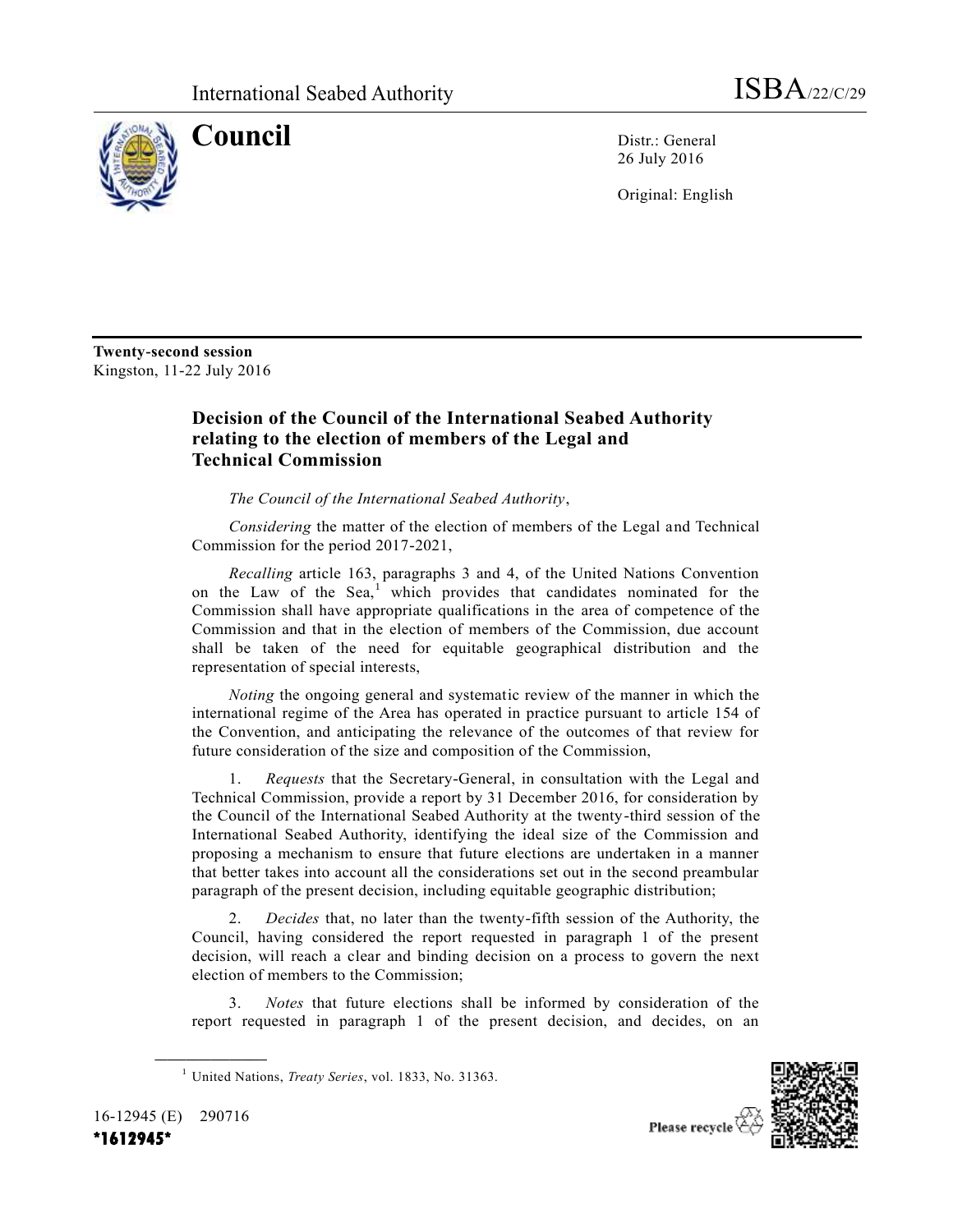exceptional and temporary basis, without prejudice to future elections, and with due regard to economy and efficiency, to increase the number of members of the Commission to 30;

4 *Decides* that, in the consideration of the size of the Commission for the next term, the starting basis should be 25 members, taking into account the report requested in paragraph 1 of the present decision and the outcomes of the review of article 154 of the United Nations Convention on the Law of the Sea.<sup>1</sup>

5. *Elects* the following as members of the Legal and Technical Commission for the period 2017-2021:

Dorca Auma Achapa (Kenya) Mark B. Alcock (Australia) Alfonso Ascencio-Herrera (Mexico) Mario Juan A. Aurelio (Philippines) Khalid Mehmood Awan (Pakistan) Harald Brekke (Norway) Winifred M. Broadbelt (Netherlands) Georgy A. Cherkashev (Russian Federation) Malcolm Clark (New Zealand) Montserrat González Carrillo (Chile) Russell Howorth (Fiji) Elie Jarmache (France) Thembile Elphus Joyini (South Africa) Se-Jong Ju (Republic of Korea) Ryszard Andrzej Kotliński (Poland) Rena Lee (Singapore) Carlos Roberto Leite (Brazil) Pedro Madureira (Portugal) Adolfo Maestro González (Spain) Théophile Ndougsa Mbarga (Cameroon) Nobuyuki Okamoto (Japan) Gordon Lindsay John Paterson (United Kingdom of Great Britain and Northern Ireland) Christian Juergen Reichert (Germany) Andrés Sebastián Rojas (Argentina) Mahmoud Samy (Egypt) Joshua T. Tuhumwire (Uganda) Siosiua Utoikamanu (Tonga) Milind P. Wakdikar (India) Michelle Walker (Jamaica) Jun Wu (China)

6. *Calls for* nominees from the underrepresented regional groups to fill additional vacancies at an election at the twenty-third session of the Council, if the review recommends an increase in the number of members of the Commission;

7. *Emphasizes* the importance of strictly following the agreed procedures for future elections;